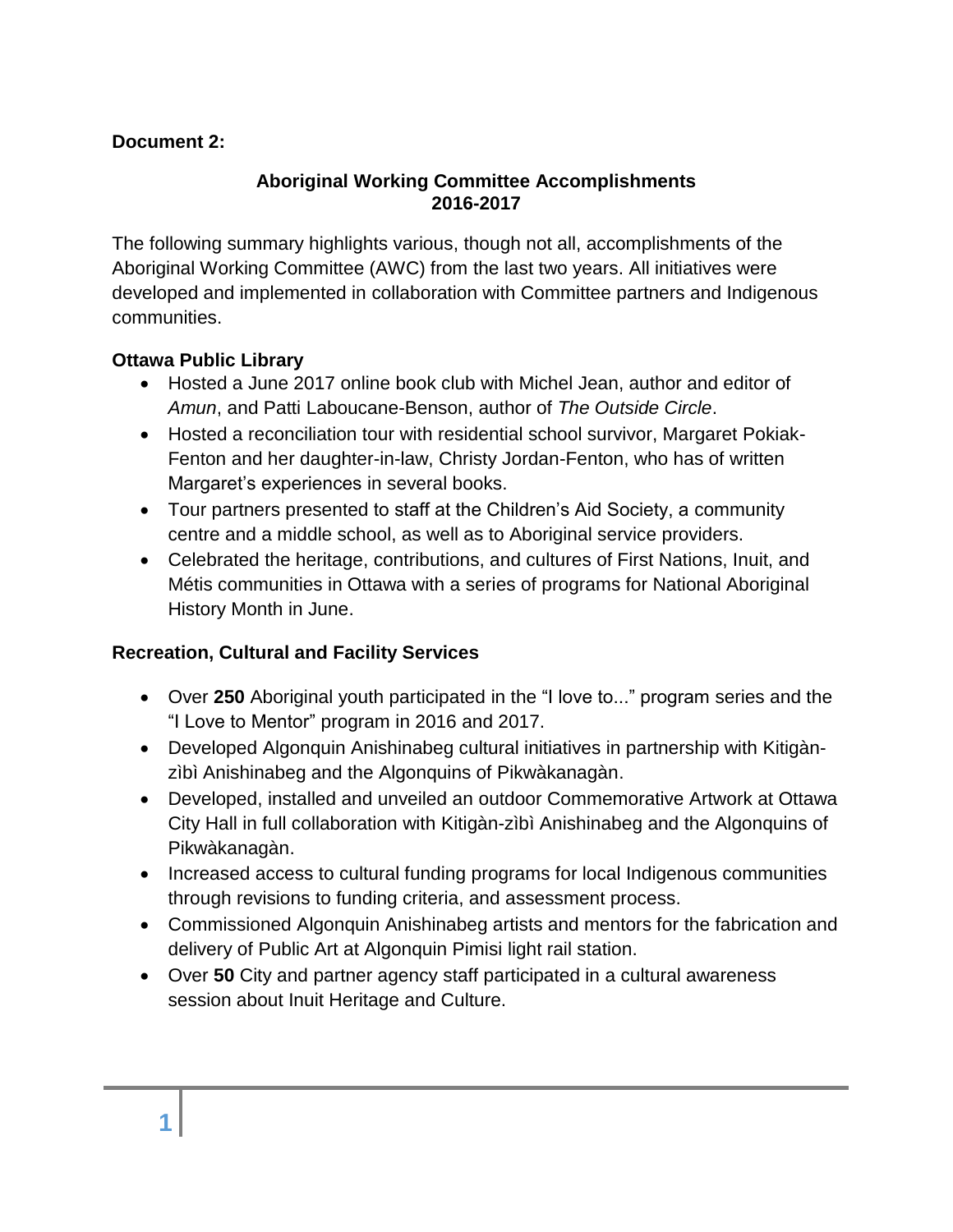## **Community and Social Services**

- Home for Good funding increased housing investments in case management supports for Indigenous Youth experiencing, or at risk of homelessness.
- By November 2017, **51** Indigenous youth were served through Wabano's Youth Housing-Based Case Management services.
- Indigenous service providers for Housing First services are now able to assess youth who self-identify as Indigenous.
- Worked closely with Indigenous service partners to produce a community needs assessment and joint funding proposals, as part of the "The Journey Together – Ontario's Early Years Initiative."
- The Province approved up to **49** new Indigenous childcare spaces and increased early years services for Indigenous children and their families in Ottawa, delivered by Indigenous organizations.
- Over **30** participants attended Employment Ontario information sessions at various locations including Tungasuvvingat Inuit, Kagita Mikam and the Ottawa Inuit Children's Centre.
- Kagita Mikam referred **five** Inuit youth to the City's Youth Job Connection employment program that offers both paid workshops, and employment placements.
- Worked with **five** Aboriginal Service agencies to promote the Youth Futures 2017 – 2018 program, resulting in 3 youth accepted into the program.
- Hosted **two** meetings of the AWC leadership group and **four** meetings of the AWC subgroup.
- Over **350** City staff and partners attended the 2016 and 2017 Aboriginal Awareness Day events, which focused on the legacy of residential schools and the Truth and Reconciliation Commission's Calls to Action.
- Combined, the 2016 and 2017 Aboriginal Awareness Day events had a **99.5%** satisfaction rating.
- Increased use of a public acknowledgement of unceded Algonquin Territory and First Nations, Inuit and Métis people at the opening of major City events, as well as in the remarks made by the Mayor, City Councillors and senior management.

# **Ottawa Public Health**

• In June 2017, the Ottawa Board of Health received a report on public health [support for actions that promote reconciliation and advance Indigenous health](http://app05.ottawa.ca/sirepub/cache/2/sxnkihqvryzlv44dqnltm2ph/45787902142018094121523.PDF)  [equity.](http://app05.ottawa.ca/sirepub/cache/2/sxnkihqvryzlv44dqnltm2ph/45787902142018094121523.PDF) An Ottawa Public Health (OPH) Reconcili-ACTION Plan, addressing nine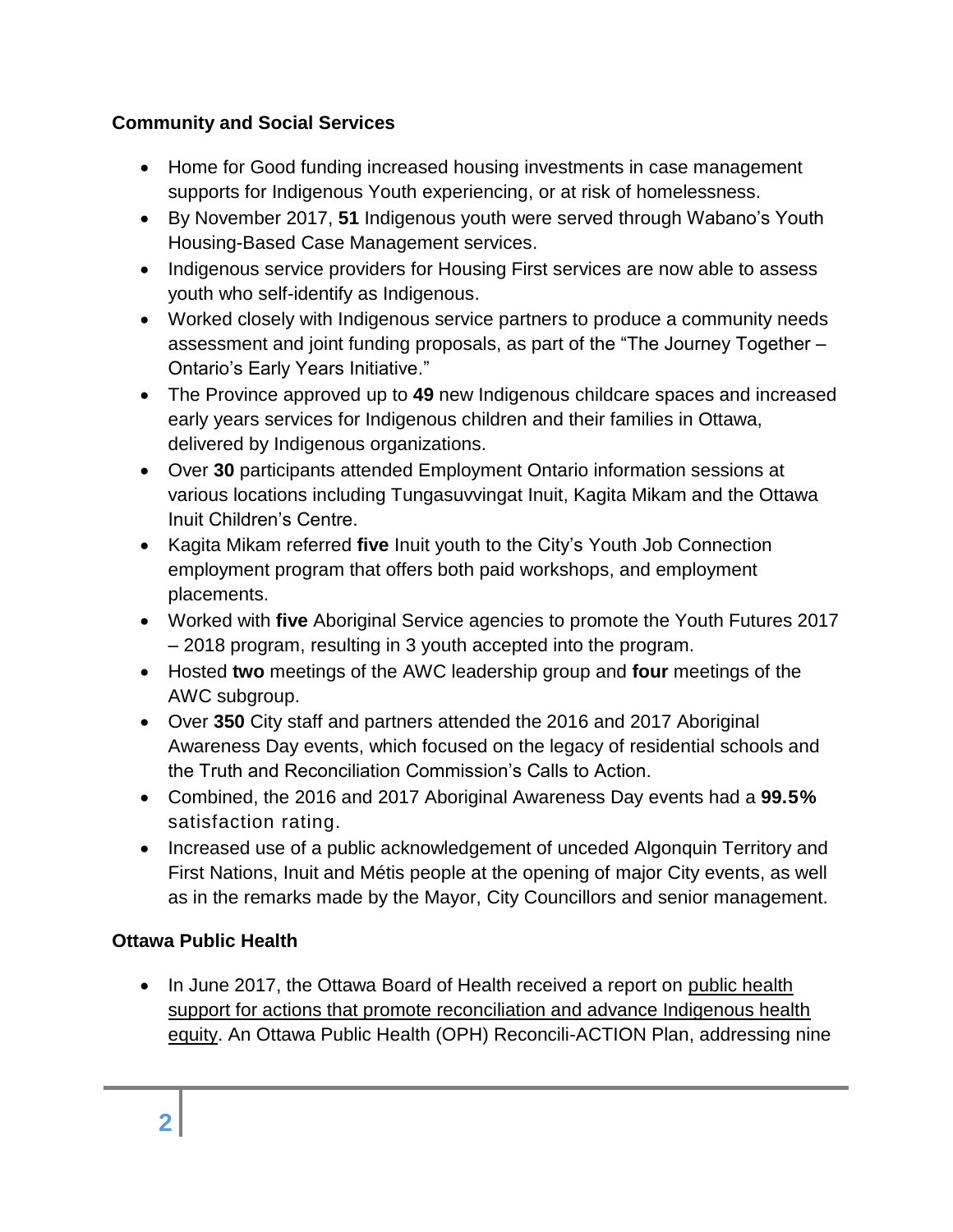(9) of the TRC Calls to Action, has since been developed and validated by Indigenous Elders. Implementation of this plan is ongoing.

- Launched a full service, culturally safe dental health clinic at the Wabano Centre for Aboriginal Health in October 2016. In 2017, **523** patients were seen at **1,254**  visits; preventative dental outreach included OPH participation at 87 First Nations, Inuit and Métis community programs and activities.
- Facilitated discussions related to the development of an Indigenous Health Strategy for Ottawa, including support for the 2016 community consultation that included First Nations, Inuit and Métis Elders, youth and 12 Indigenous and non-Indigenous health service organizations. Key engagement findings were shared at the Ottawa Aboriginal Coalition Community Forum in February 2017.
- Employees participated in multiple Indigenous Cultural Safety Training (ICST) learning opportunities, including Wabano Centre for Aboriginal Health's 'Culture as Treatment' symposiums and an inter-sectoral Indigenous Agency Tour in June 2016, which included participation by three Board of Health members.
- Engaged First Nations, Inuit and Métis Elders and partners to participate at All-Staff and Board of Health meetings in 2017, in order to enhance understanding of individual and collective public health roles and resources to promote reconciliation and advance Indigenous health equity.

#### **Ottawa Police Service**

 **150** Police, service providers, students and members of the public attended the third annual Ottawa Police Service Human Rights Learning Forum, titled "Facilitating Reconciliation by Understanding the History of Canada's Indigenous Peoples" in December 2017.

## **Service Innovation and Performance Department**

- Collected data about workforce representation of Aboriginal Peoples at the City and analyzed this against labour market availability, in order to identify potential opportunities to increase hiring of Aboriginal candidates.
- Provided this data to departments for use in the development of plans to increase the workforce representation of Aboriginal Peoples at the City **from 1.5% to 2%** by the end of 2018, relative to availability in the marketplace.
- Developed and shared recommendations for an Aboriginal Cultural Safety Training Program for city staff with the Ottawa Aboriginal Coalition for review and input.